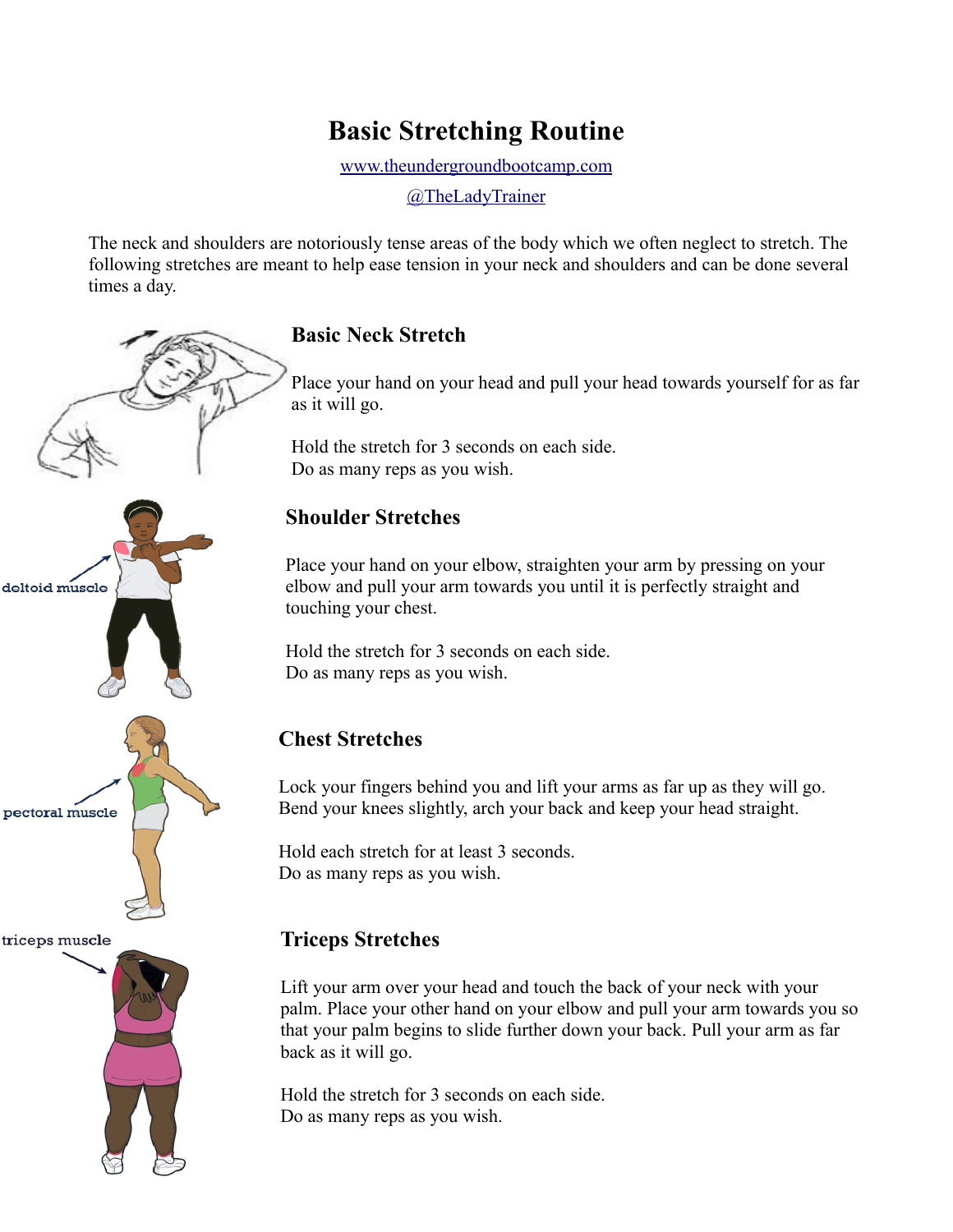### **Basic Hamstring Stretch**



The goal of this stretch is to eventually become flexible enough to touch your toes.

Aim for your toes and stretch your hamstrings until you can go no further. If you are flexible enough to reach past your toes, do so.

Hold each stretch for at least 5 seconds.



### **Single Leg Hamstring Stretch**

Again, your goal is to touch your toes. If you are unable to touch your toes, grab your ankle and use it to pull yourself as close to your toes as you can.

Hold each stretch for at least 5 seconds.



### **Reverse Hamstring Stretch**

Lay flat on your back. Bend one knee at a 90 degree angle. Lift the other leg straight up, grab it by the back of the knee and pull it towards you as far as it will come. Make sure to keep that leg perfectly straight with your toes pointing straight ahead at all times.

Hold each stretch for at least 5 seconds.



## **Standing Hamstring Stretch**

Lift your arms over your head, lock arms by grabbing hold of each of your elbows with the opposite hand, and bend at the waist, allowing the weight of your upper body to pull you down until you feel a stretch in the back of your legs.

Again, your goal is to touch your toes with your arms.

Hold each stretch for at least 5 seconds.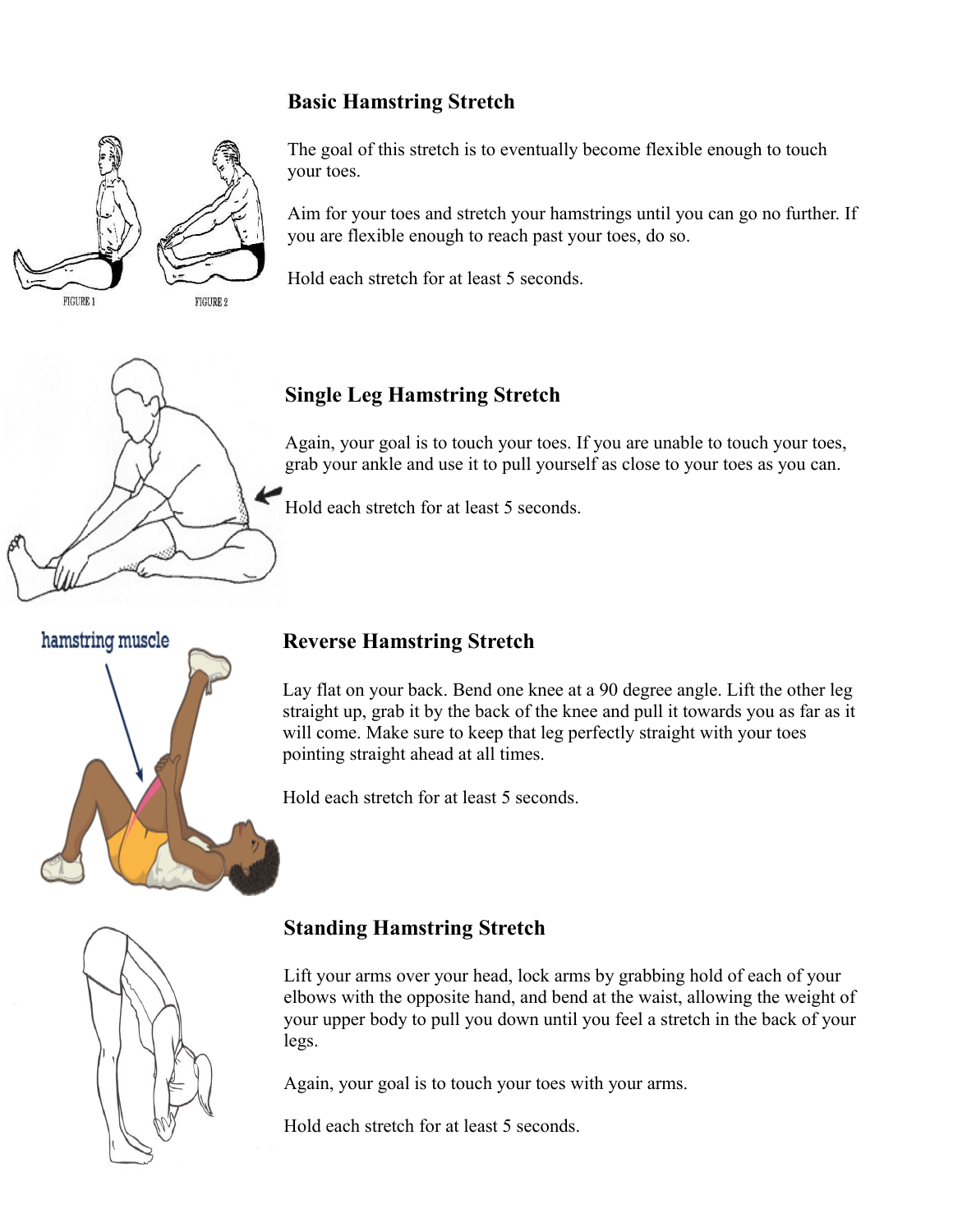

# **Quadriceps Stretch**

While balancing yourself against a wall, reach back and grab your foot. Keep your head up straight and pull your leg back up towards you until your back arches and your heel either touches your butt or comes close to touching it.

Hold each stretch for at least 5 seconds.

# **Calf Stretch**

Place both hands against a wall, and stand in a sort of a front-lunge position without lowering your knee. Instead, arch your back and move your straight leg back until you feel a stretch in your calf muscle.

Hold each stretch for at least 5 seconds.



### **Side Stretches**

Lock your fingers and reach your arms as far above your head as they will go. Next, keeping your legs firmly together, bend at the waist, first to the right and than to the left. You should feel a deep stretch in your sides.

Hold each stretch for at least 5 seconds.



## **Seated Side Stretch**

This is a compound stretch meaning that more than one area of the body is stretched in this move.

When in this stretch position, be sure to turn your body enough that you are glancing behind you while your chin rests on your shoulder.

If done right, you should feel a stretch in your lower back as well as your hamstrings and neck.